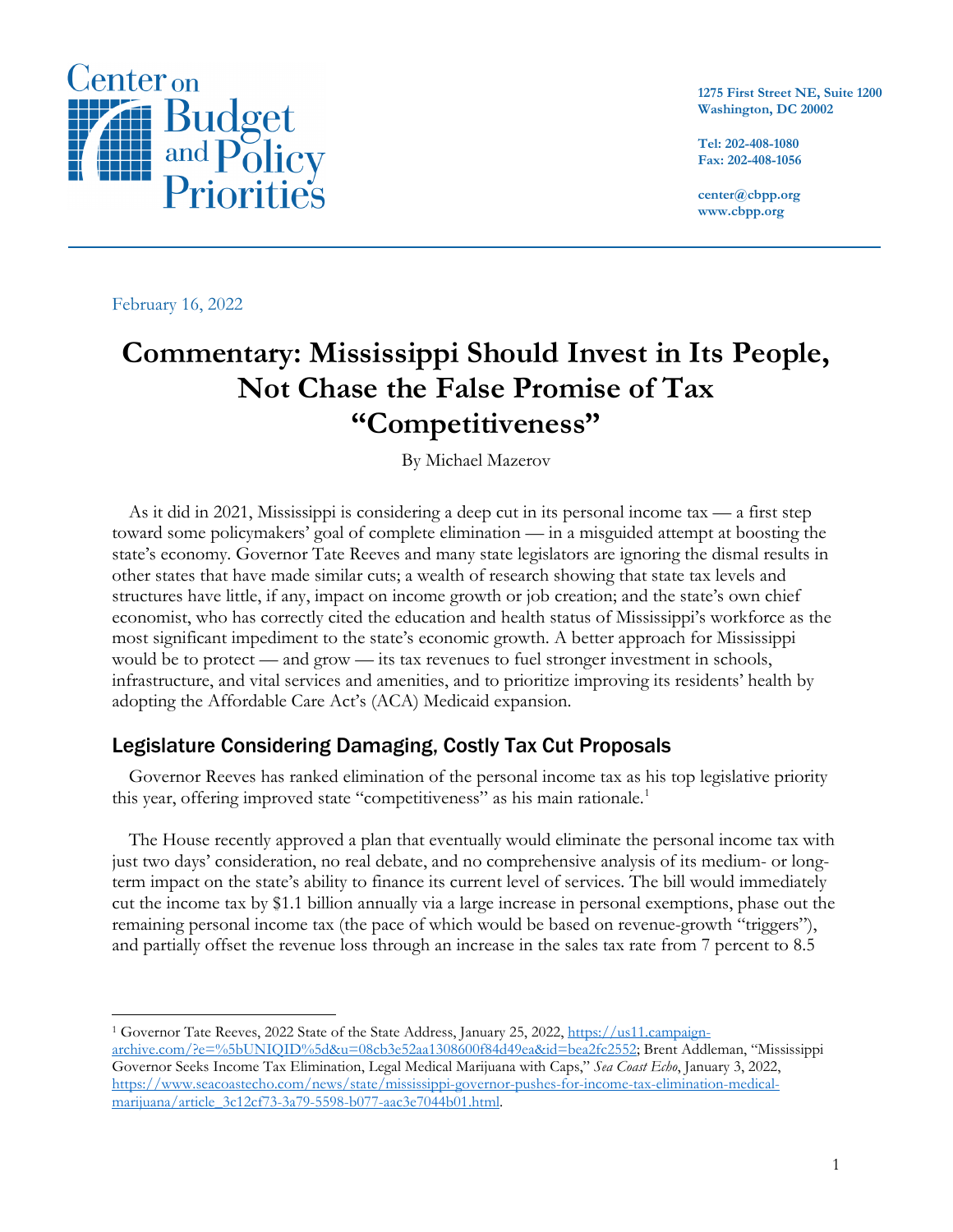percent.[2](#page-1-0) The bill would also phase down the sales tax on groceries from 7 percent to 4 percent and reduce the car tag tax that mostly goes to local governments.

On net, the House plan would cost almost \$1 billion in the first 1.5 years and close to \$700 million annually thereafter. And that doesn't even include the phase-out of the rest of the personal income tax and future reductions in the grocery tax. [3](#page-1-1) Reeves opposes any offsetting sales tax increase, which means adopting his approach would be even costlier.<sup>[4](#page-1-2)</sup>

A more modest, yet still costly, tax cut plan that would eliminate the bottom tax bracket but leave the top bracket intact is also moving in the Senate. [5](#page-1-3)

The personal income tax cuts in the House bill are sharply skewed toward the rich,<sup>[6](#page-1-4)</sup> while the sales tax increase will fall more heavily on low-income households — disproportionately people of color — taxing some deeper into poverty. Revenue losses of this size will also eventually deplete the state's reserves — though no one knows how quickly because neither the governor's nor the legislature's budget offices have projected the losses beyond the next two years. As a result, as other states that have also cut taxes deeply have experienced, the state will then begin requiring cuts in state services, aid to local schools, or both. If policymakers' true goal is to make the state more attractive as a place to raise a family, start a business, or expand corporate investment, prioritizing tax cuts is the wrong approach.

## Mississippi Should Pursue Growth Through Targeted Investments

In hearings on state tax cut options last summer, a legislator asked State Economist Corey Miller "What would you say . . . is Mississippi's greatest impediment and/or need . . . for growth?"[7](#page-1-5) Miller replied:

I think it's absolutely human capital . . . . We typically think of that as education and training, and that is part of it. And Mississippi's percent of our population that are high school graduates, that is improved, but it's still a little below the national average.<sup>[8](#page-1-6)</sup> We're well below

<span id="page-1-5"></span><sup>7</sup> Joint Tax Study Committee hearing, August 25, 2021, at 2:22:10, [https://www.youtube.com/watch?v=iBAW3M\\_yH\\_c&t=8528s.](https://www.youtube.com/watch?v=iBAW3M_yH_c&t=8528s)

<span id="page-1-0"></span><sup>2</sup> Mississippi Legislative Budget Office, "Fiscal Note for House Bill 531," January 11, 2022, p. 6.

<span id="page-1-1"></span><sup>&</sup>lt;sup>3</sup> *Ibid*. The bill cuts the grocery tax from 7 percent to 5.5 percent immediately. The revenue losses from future reductions to 4.0 percent were not estimated in the fiscal note. The \$700 million annual cost cited also does not include the cost of a subsequent increase in the car tag credit from 35 percent to 50 percent included in the bill as enacted by the House.

<span id="page-1-2"></span><sup>4</sup> Governor Tate Reeves, "FY23 Executive Budget Recommendation," November 15, 2021, [https://governorreeves.ms.gov/wp-content/uploads/FY-2023-EBR-Final-Publish-2021.11.15.pdf#page=4.](https://governorreeves.ms.gov/wp-content/uploads/FY-2023-EBR-Final-Publish-2021.11.15.pdf#page=4)

<span id="page-1-3"></span><sup>5</sup> Geoff Pender, "Senate Unveils Income Tax Cut Plan, Signaling Battle Among Capitol Leaders," *Mississippi Today*, February 1, 2022, [https://mississippitoday.org/2022/02/01/senate-unveils-income-tax-cut-plan-signaling-battle-among](https://mississippitoday.org/2022/02/01/senate-unveils-income-tax-cut-plan-signaling-battle-among-capitol-leaders/)[capitol-leaders/.](https://mississippitoday.org/2022/02/01/senate-unveils-income-tax-cut-plan-signaling-battle-among-capitol-leaders/)

<span id="page-1-4"></span><sup>6</sup> "Mississippi Deserves Better: Why Eliminating the State Income Tax Is Wrong for Mississippi," One Voice, March 2021, [http://onevoicems.org/wp-content/uploads/2021/03/ITE-FACTSHEET-1-.pdf-.pdf.](http://onevoicems.org/wp-content/uploads/2021/03/ITE-FACTSHEET-1-.pdf-.pdf)

<span id="page-1-6"></span><sup>&</sup>lt;sup>8</sup> Mississippi ranks third from the bottom among states in the share of its population that has graduated high school. See rankings generated from U.S. Census Bureau American Community Survey data here: [https://en.wikipedia.org/wiki/List\\_of\\_U.S.\\_states\\_and\\_territories\\_by\\_educational\\_attainment.](https://en.wikipedia.org/wiki/List_of_U.S._states_and_territories_by_educational_attainment)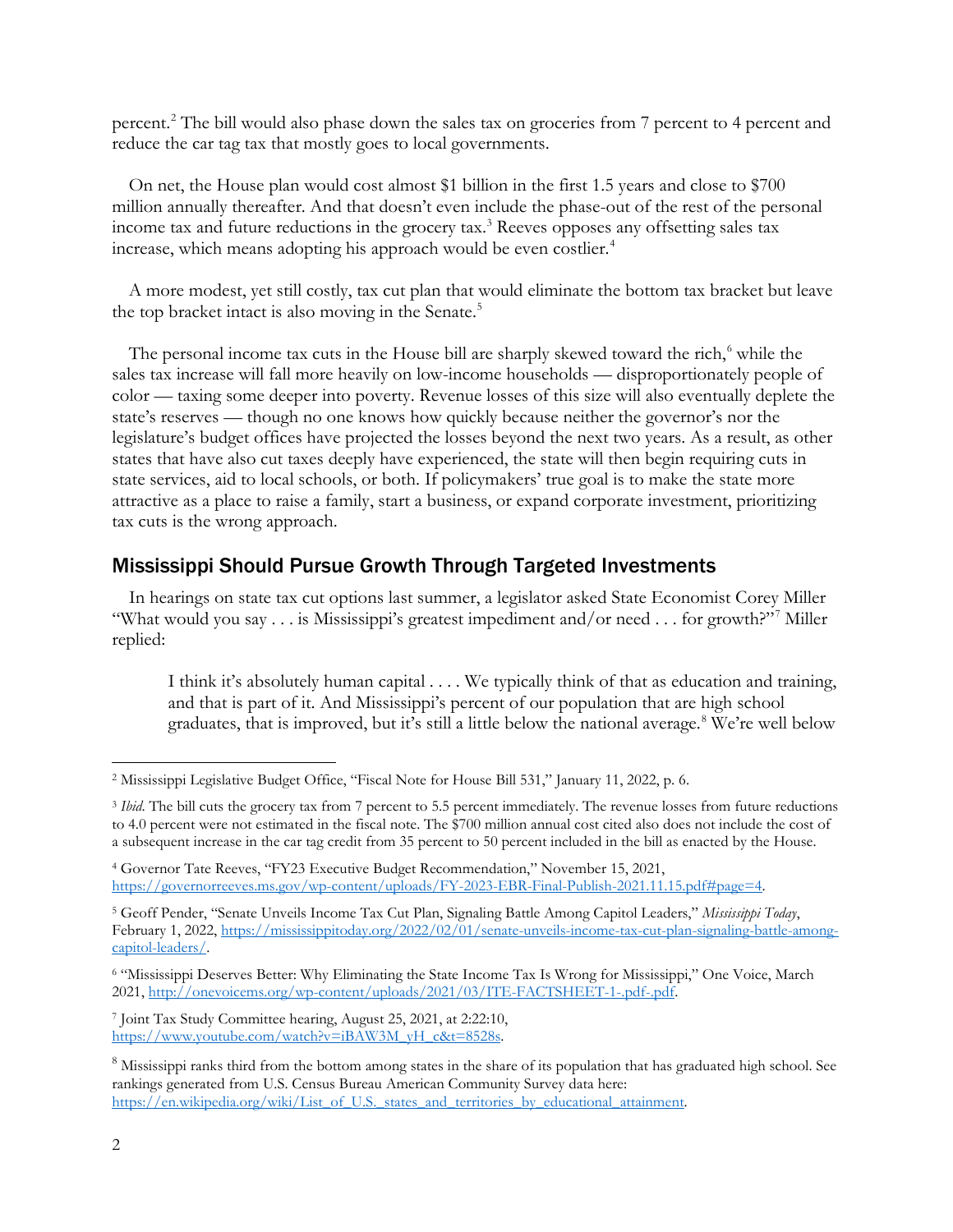the national average in terms of college graduates.<sup>9</sup> And, also, human capital includes factors like health. Sick people can't work . . . or can't work as much.<sup>[10](#page-2-1)</sup> So that's a problem. You have a very high rate of disability. You have a high rate of obesity.<sup>11</sup> Diabetes and all sorts of other diseases.[12](#page-2-3) I think that would be our biggest impediment to economic growth in the state.

Addressing these impediments to growth calls for greater state investment, *not* tax cuts. The state could ensure that more low-income adults get the medical care they need by expanding Medicaid under the ACA.<sup>[13](#page-2-4)</sup> It could also broaden Mississippians' access to nearby areas for physical activity by investing in the development of parks, running and walking paths, public pools, and other public facilities.<sup>[14](#page-2-5)</sup>

Mississippi's schools also desperately need more investment. The state's teachers are paid the least of any state[,15](#page-2-6) and the Governor called for a salary increase in his State of the State address. However, in the same speech, the Governor touted the record number of Mississippi passing grades on high school Advanced Placement exams, while failing to note that the state still ranks lowest among all states on that measure.<sup>[16](#page-2-7)</sup> And while standardized reading test scores have improved for fourth graders, Mississippi continues to rank among the lowest states in eighth graders scoring

[https://www.americashealthrankings.org/explore/annual/measure/Overall\\_a/state/MS.](https://www.americashealthrankings.org/explore/annual/measure/Overall_a/state/MS)

<span id="page-2-4"></span> $13$  Mississippi ranks seventh from the bottom among states in the share of the population that is covered by health insurance. See rankings derived from the Census Bureau's Current Population Survey 2020 data in "Health Insurance Coverage of the Total Population (CPS)," Kaiser Family Foundation, [https://www.kff.org/other/state-indicator/health](https://www.kff.org/other/state-indicator/health-insurance-coverage-of-the-total-population-cps/?currentTimeframe=0&selectedDistributions=uninsured&sortModel=%7B%22colId%22:%22Uninsured%22,%22sort%22:%22desc%22%7D)[insurance-coverage-of-the-total-population-](https://www.kff.org/other/state-indicator/health-insurance-coverage-of-the-total-population-cps/?currentTimeframe=0&selectedDistributions=uninsured&sortModel=%7B%22colId%22:%22Uninsured%22,%22sort%22:%22desc%22%7D)

[cps/?currentTimeframe=0&selectedDistributions=uninsured&sortModel=%7B%22colId%22:%22Uninsured%22,%22s](https://www.kff.org/other/state-indicator/health-insurance-coverage-of-the-total-population-cps/?currentTimeframe=0&selectedDistributions=uninsured&sortModel=%7B%22colId%22:%22Uninsured%22,%22sort%22:%22desc%22%7D) [ort%22:%22desc%22%7D.](https://www.kff.org/other/state-indicator/health-insurance-coverage-of-the-total-population-cps/?currentTimeframe=0&selectedDistributions=uninsured&sortModel=%7B%22colId%22:%22Uninsured%22,%22sort%22:%22desc%22%7D)

<span id="page-2-5"></span><sup>14</sup> Mississippi ranks at the bottom of all states in the share of the population with access to adequate locations for physical activity. University of Wisconsin Population Health Institute, "County Health Rankings & Roadmaps: Mississippi, 2021 State Level Data and Ranks,"

[https://www.countyhealthrankings.org/sites/default/files/media/document/CHR2021\\_MS\\_0.pdf.](https://www.countyhealthrankings.org/sites/default/files/media/document/CHR2021_MS_0.pdf) Aggregate state data used to determine Mississippi's ranking available at

[https://www.countyhealthrankings.org/sites/default/files/media/document/analytic\\_data2021.csv.](https://www.countyhealthrankings.org/sites/default/files/media/document/analytic_data2021.csv)

<span id="page-2-6"></span><sup>15</sup> "Rankings of the States 2020 and Estimates of School Statistics 2021," National Education Association, April 2021, [https://www.nea.org/sites/default/files/2021-04/2021%20Rankings\\_and\\_Estimates\\_Report.pdf#page=24.](https://www.nea.org/sites/default/files/2021-04/2021%20Rankings_and_Estimates_Report.pdf#page=24)

<span id="page-2-0"></span><sup>&</sup>lt;sup>9</sup> Mississippi ranks second from the bottom among states in the share of its population that has earned at least a bachelor's degree. See rankings generated from U.S. Census Bureau American Community Survey data here: [https://en.wikipedia.org/wiki/List\\_of\\_U.S.\\_states\\_and\\_territories\\_by\\_educational\\_attainment.](https://en.wikipedia.org/wiki/List_of_U.S._states_and_territories_by_educational_attainment)

<span id="page-2-1"></span> $10$  Mississippi ranks third from the bottom in the share of its adult population that is in the labor force. See "Fiscal 50: State Trends and Analysis," Pew Research Center, December 22, 2021 (Choose, "Latest rates" from menu), [https://www.pewtrusts.org/en/research-and-analysis/data-visualizations/2014/fiscal-50#ind3.](https://www.pewtrusts.org/en/research-and-analysis/data-visualizations/2014/fiscal-50#ind3)

<span id="page-2-2"></span> $11$  Mississippi has the highest rate of adult obesity among the states. See "Mississippi Summary 2021 – America's Health Rankings," United Health Foundation,

<span id="page-2-3"></span> $12$  Mississippi ranked 46th in the incidence of arthritis, 48th in the incidence of diabetes, and 49th in the incidence of high blood pressure. See "Mississippi Summary 2021 – America's Health Rankings," United Health Foundation, [https://www.americashealthrankings.org/explore/annual/measure/Overall\\_a/state/MS.](https://www.americashealthrankings.org/explore/annual/measure/Overall_a/state/MS)

<span id="page-2-7"></span> $^{16}$  College Board, "AP Cohort Data Report – Graduating Class of 2020," April 2021, [https://reports.collegeboard.org/pdf/2020-ap-cohort-data-report.pdf#page=16.](https://reports.collegeboard.org/pdf/2020-ap-cohort-data-report.pdf#page=16)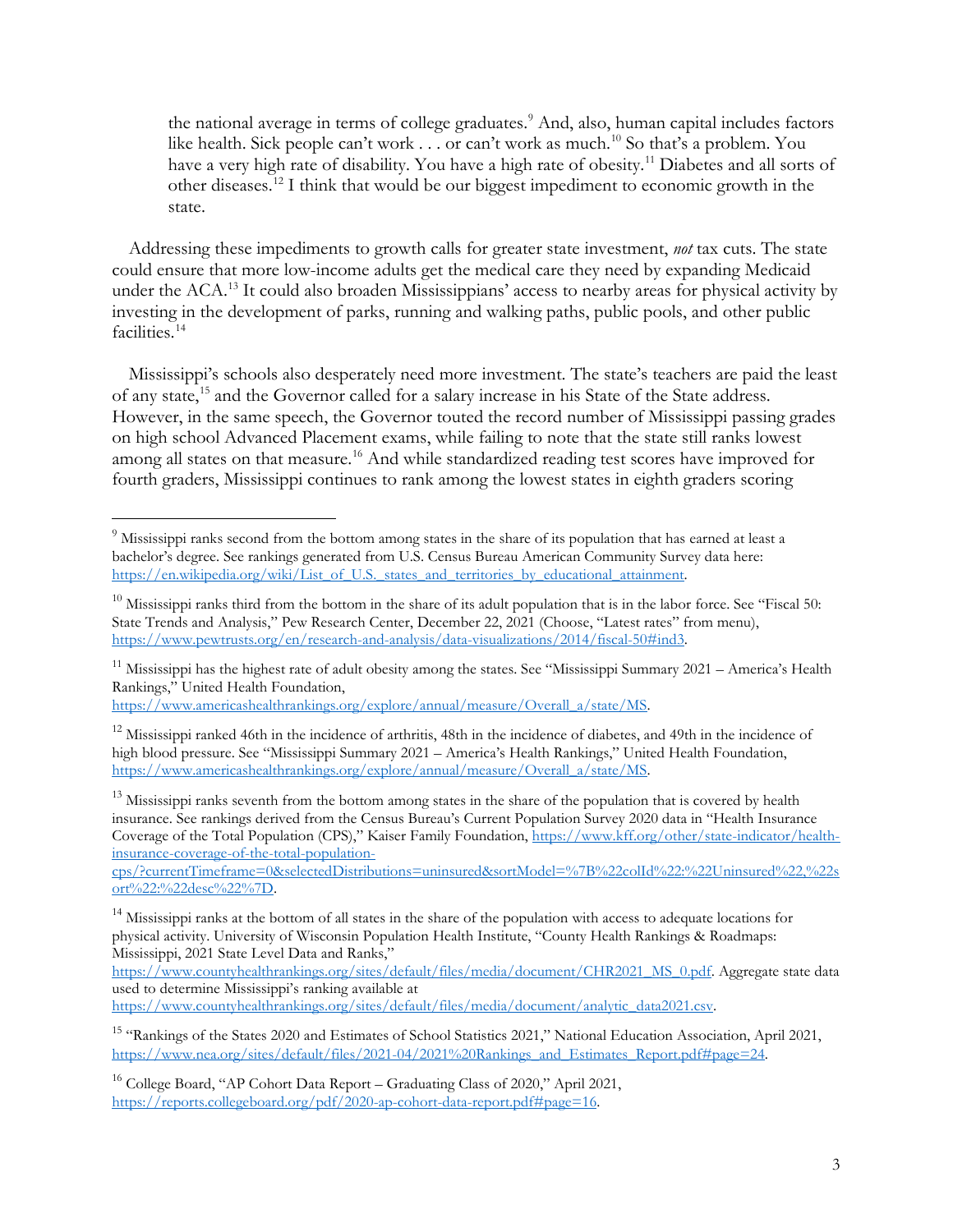"proficient" or above in standardized reading and math exams. [17](#page-3-0) Moreover, some schools in Jackson have had to close because the city's infrastructure is so dilapidated it can't provide them with safe drinking water.<sup>[18](#page-3-1)</sup>

## State's Tax System Already Competitive With Neighboring States

A 2014 survey of what entrepreneurs look for in deciding where to start a business reported that "31% of founders cited access to talent as a factor in their decision on where to launch their company. . . . A number of founders also highlighted the link between the ability to attract talented employees and a city's quality of life. . . . Only 5% of entrepreneurs cited low tax rates as a factor in deciding where to launch their company."[19](#page-3-2)

In line with those findings, Mississippi policymakers should first consider the state's education and health standings, and how attractive they make Mississippi to nascent entrepreneurs with families. Yet in calling for income tax repeal, Governor Reeves said, "The only way to make Mississippi a magnet for the entrepreneurs of our nation is to show them our unmatched culture — married to an unbeatable tax code."<sup>[20](#page-3-3)</sup>

Even if interstate differences in tax levels and tax structures *did* meaningfully affect relative rates of economic growth and job creation — they don't,<sup>[21](#page-3-4)</sup> as State Economist Miller himself noted<sup>[22](#page-3-5)</sup> — Mississippi's tax structure is already in line with other states, or what Governor Reeves might consider "competitive." The state's top income tax rate is a modest 5.0 percent, lower than or equal to that of 28 other states.<sup>[23](#page-3-6)</sup> The Governor and lawmakers repeatedly note that Texas, Florida, and Tennessee don't levy personal income taxes, but Mississippi's overall tax levels are comparable. Per-

<span id="page-3-0"></span><sup>&</sup>lt;sup>17</sup> The Nation's Report Card, "State Achievement-Level Results – Grade 8," [https://www.nationsreportcard.gov/reading/states/achievement/?grade=8.](https://www.nationsreportcard.gov/reading/states/achievement/?grade=8)

<span id="page-3-1"></span><sup>18</sup> Julia James, "Jackson Water Crisis Again Impacts Schools," *Mississippi Today*, January 27, 2022, [https://mississippitoday.org/2022/01/27/jackson-water-crisis-again-impacts-schools/.](https://mississippitoday.org/2022/01/27/jackson-water-crisis-again-impacts-schools/) See also Griff Witte, "'Nobody Should Have to Live Like This': Black Residents Hope Infrastructure Bill Will Fix City's Water Woes – If State Allows It," *Washington Post*, November 6, 2021, [https://www.washingtonpost.com/national/a-mississippi-citys-water-system-is](https://www.washingtonpost.com/national/a-mississippi-citys-water-system-is-collapsing-the-federal-infrastructure-bill-could-help-save-it-but-only-if-the-state-cooperates/2021/11/06/db291b16-3669-11ec-9a5d-93a89c74e76d_story.html)[collapsing-the-federal-infrastructure-bill-could-help-save-it-but-only-if-the-state-cooperates/2021/11/06/db291b16-](https://www.washingtonpost.com/national/a-mississippi-citys-water-system-is-collapsing-the-federal-infrastructure-bill-could-help-save-it-but-only-if-the-state-cooperates/2021/11/06/db291b16-3669-11ec-9a5d-93a89c74e76d_story.html) [3669-11ec-9a5d-93a89c74e76d\\_story.html.](https://www.washingtonpost.com/national/a-mississippi-citys-water-system-is-collapsing-the-federal-infrastructure-bill-could-help-save-it-but-only-if-the-state-cooperates/2021/11/06/db291b16-3669-11ec-9a5d-93a89c74e76d_story.html)

<span id="page-3-2"></span> $19$  Endeavor Insight, "What Do the Best Entrepreneurs Want in a City?" February 3, 2014, [https://issuu.com/endeavorglobal1/docs/what\\_do\\_the\\_best\\_entrepreneurs\\_want.](https://issuu.com/endeavorglobal1/docs/what_do_the_best_entrepreneurs_want)

<span id="page-3-3"></span><sup>&</sup>lt;sup>20</sup> Reeves, 2022 State of the State Address.

<span id="page-3-4"></span><sup>&</sup>lt;sup>21</sup> Carl Davis, "Another Reason to Tax the Rich? States with High Top Tax Rates Doing as Well, if Not Better, than States Without Income Taxes," Institute on Taxation and Economic Policy, September 23, 2020, [https://itep.org/another-reason-to-tax-the-rich-states-with-high-top-tax-rates-doing-as-well-if-not-better-than-states](https://itep.org/another-reason-to-tax-the-rich-states-with-high-top-tax-rates-doing-as-well-if-not-better-than-states-without-income-taxes/)[without-income-taxes/.](https://itep.org/another-reason-to-tax-the-rich-states-with-high-top-tax-rates-doing-as-well-if-not-better-than-states-without-income-taxes/)

<span id="page-3-5"></span><sup>&</sup>lt;sup>22</sup> Corey Miller, "Comments before the Joint Tax Study Committee Hearing," University Research Center, August 25, 2021, [http://www.mississippi.edu/urc/downloads/taxstudycomments\\_210825.pdf#page=2.](http://www.mississippi.edu/urc/downloads/taxstudycomments_210825.pdf#page=2)

<span id="page-3-6"></span><sup>&</sup>lt;sup>23</sup> "2022 State Individual Income Taxes," Federation of Tax Administrators, January 1, 2022, [https://www.taxadmin.org/assets/docs/Research/Rates/ind\\_inc.pdf.](https://www.taxadmin.org/assets/docs/Research/Rates/ind_inc.pdf)